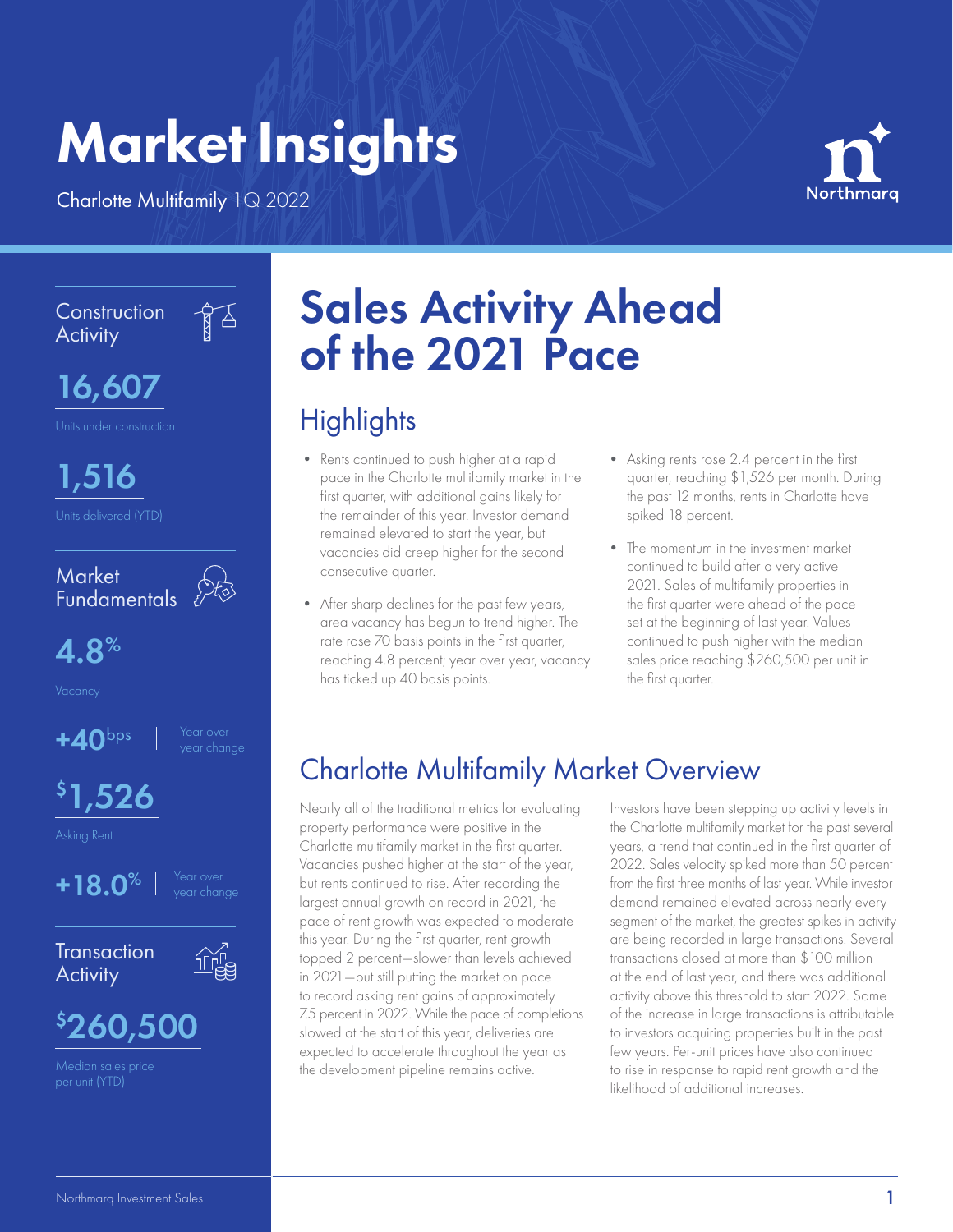## **Employment**

n

- The Charlotte labor market started the year off strong with the addition of more than 14,000 workers in the first quarter. Employment levels are up nearly 3.7 percent with 45,100 new jobs added in the past 12 months.
- White-collar, high-wage employment is fueling the local labor market. The professional and business services sector accounted for nearly 25 percent of all new jobs in the market, adding 11,000 workers in the past 12 months.
- During the first quarter, Eli Lilly announced plans to invest \$1 billion in a new pharmaceutical manufacturing facility in Concord. The move is expected to result in an additional 600 jobs in Cabarrus County.
- Forecast: The year ahead is expected to be a strong one in the Charlotte economy. Employers are forecast to add workers at a rapid pace across a wide range of industries. For the full year, employers are expected to add approximately 40,000 workers, expanding payrolls by 3.2 percent.

## Employment levels are up 3.7 percent in the past 12 months.

### Employment Overview

"



## Development and Permitting

- The pace of apartment development slowed at the beginning of 2022. Developers completed projects totaling 1,526 units in the first quarter, down 53 percent from one year ago.
- While deliveries slowed at the start of this year, developers have ramped up construction activity in Charlotte. There are currently projects totaling more than 16,600 units under construction in the region, an increase of 17 percent compared to levels from one year ago. The projects under construction represent 9 percent of the Charlotte market's existing apartment inventory.
- Permitting activity has accelerated in the first three months of 2022 with developers pulling permits for nearly 3,600 multifamily units, up from 2,300 permits issued in the fourth quarter. One year ago, permitting activity was about half of the most recent figure.
- **Forecast:** Apartment construction is expected to remain active through the rest of the year as approximately 10,300 units are slated to be delivered by the end of 2022, an increase of 8 percent from last year's levels.

## "

**Projects totaling more** than 16,600 units are under construction.

### Development Trends

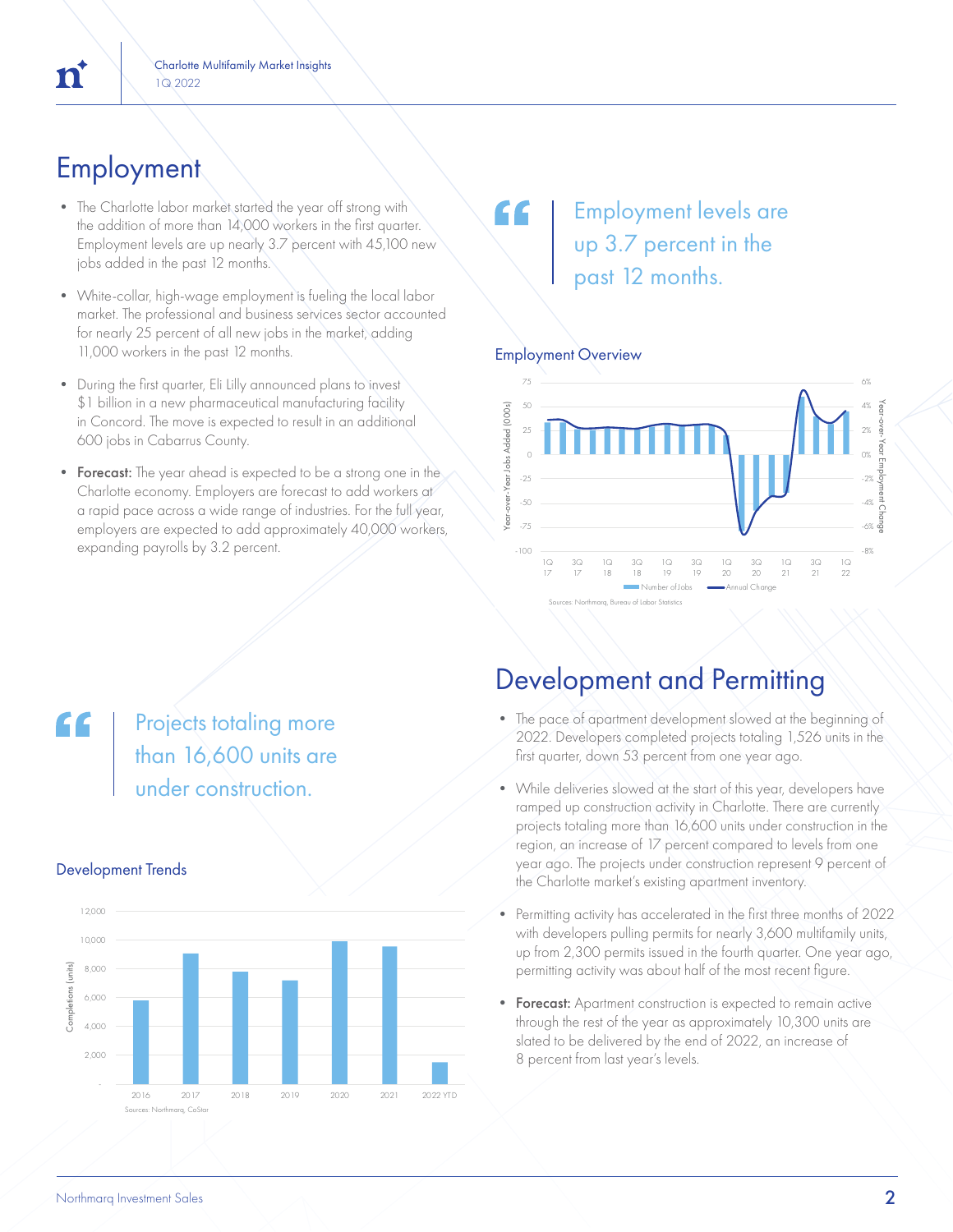- Market vacancies dropped 200 basis points from the end of 2019 to the third quarter of last year but have trended higher in the past two quarters. During the first quarter of this year, the rate rose 70 basis points to 4.8 percent. The market's average vacancy rate since 2017 is 5.2 percent.
- Year over year, area vacancy has inched up 40 basis points. In Class A properties, the vacancy rate reached 5.3 percent in the first quarter, after tightening to just 4.4 percent at the end of 2021.
- After renter demand reached an all-time high in 2021, the pace of absorption has since slowed to a more modest level in 2022. Net absorption totaled approximately 890 units to start 2022, down from over 2,700 units absorbed during the first quarter of last year.
- Forecast: The pace of renter demand for units and new supply growth should be closely aligned through the remainder of the year, and the vacancy rate should be mostly stable in the coming quarters. Vacancy in Charlotte should end 2022 near current levels at 4.8 percent.

## Vacancy **Vacancy Vacancy 19** end 2022 near current levels at 4.8 percent.

### Vacancy Trends



## Asking rents have advanced 18 percent in the past year.



### Rent Trends

### Rents

- Rents continued on an upward trajectory in the first quarter of 2022. Asking rents in Charlotte grew by 2.4 percent from the end of 2021, rising to \$1,526 per month.
- After rapid rent growth in recent quarters, local asking rents have advanced 18 percent in the past year. The pace of rent growth has not matched the levels recorded last year, but gains will outpace historical levels.
- Class A rents increased by 3.2 percent in the first quarter, reaching \$1,774 per month. Asking rents in Class A properties have increased 16.3 percent year over year.
- Forecast: Rents should continue to advance at a more modest pace throughout the rest of this year. Asking rents are forecast to rise 7.5 percent in 2022, topping \$1,600 per month.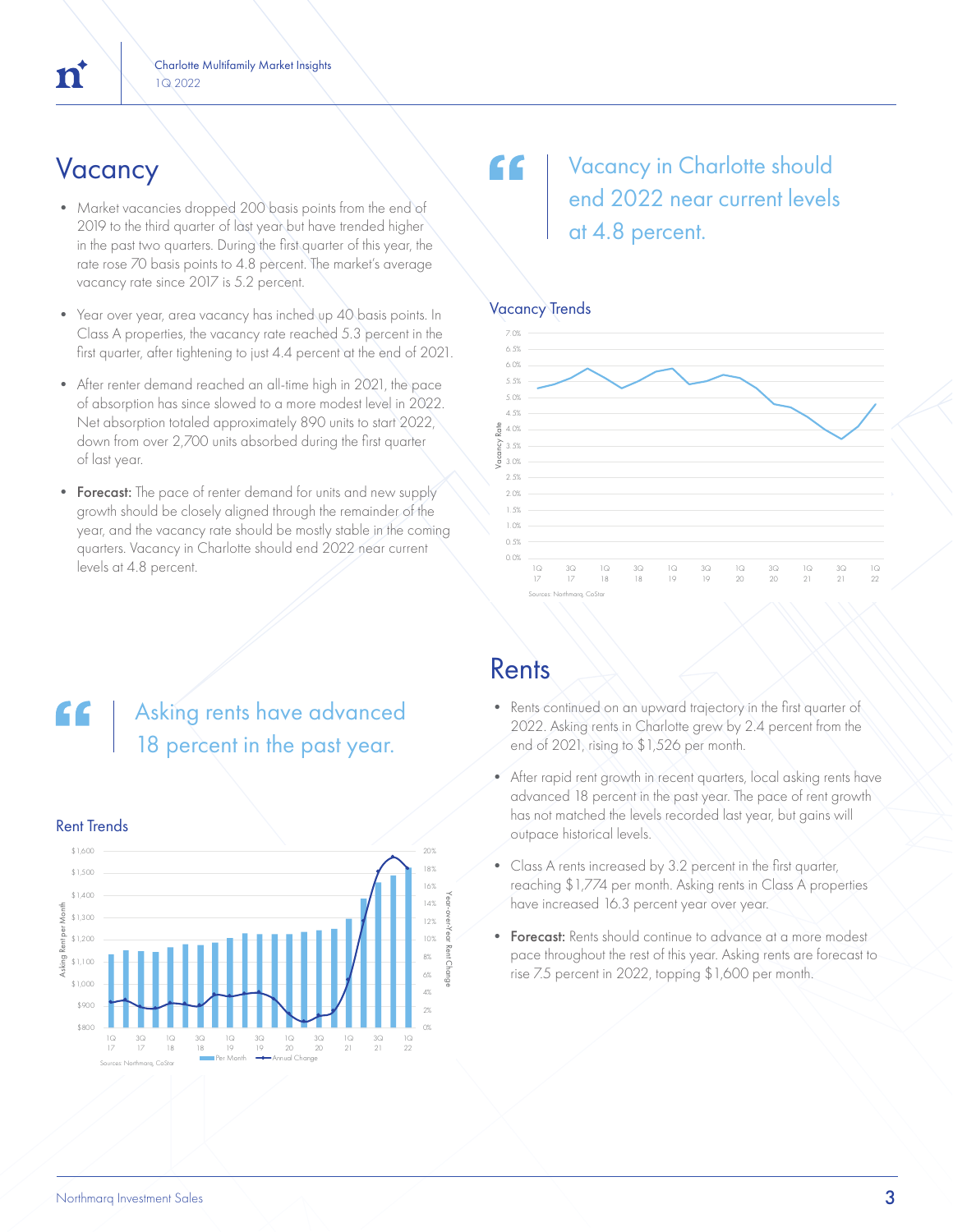## Multifamily Sales

 $\overline{n}$ 

- After peaking late last year, sales velocity to this point in 2022 is ahead of the 2021 pace. Sales velocity spiked 55 percent from levels recorded during the same period at the beginning of last year.
- The median price during the first quarter was \$260,500 per unit, up 20 percent from the median price in 2021. A handful of new construction projects have sold through the first few months of the year; transactions involving 2020-vintage units have sold for between \$300,000 per unit to \$400,000 per unit.
- Despite a surge in pricing, cap rates have remained stable to start the year. Cap rates have averaged 3.5 percent to this point, similar to the average at the end of last year. With borrowing costs on the rise, cap rates at the higher end of the range have begun to show signs of trending upward.

## The median sales price in the first quarter reached \$260,500 per unit.

### Investment Trends

"



## Recent Transactions

#### Multifamily Sales Activity

| <b>Property Name</b>      | <b>Street Address</b>                | <b>Units</b> | <b>Sales Price</b> | Price/Unit |
|---------------------------|--------------------------------------|--------------|--------------------|------------|
| The Ospery at Lake Norman | 134 Village Club Dr., Moorseville    | 288          | \$116,000,000      | \$402,778  |
| Windsor Addison Park      | 6225 Hackberry Creek Trl., Charlotte | 426          | \$113,500,000      | \$266,432  |
| <b>Broadstone Ayrsley</b> | 2200 Silver Crescent Dr., Charlotte  | 320          | \$112,000,000      | \$350,000  |
| The Collins               | 5500 Shopton Rd. W, Charlotte        | 350          | \$108,150,000      | \$309,000  |
| Arbors at Fort Mill       | 920 Stockbridge Dr., Fort Mill       | 340          | \$74,800,000       | \$220,000  |
| The Elliott               | 4600 Mba Ct., Concord                | 240          | \$56,850,000       | \$236,875  |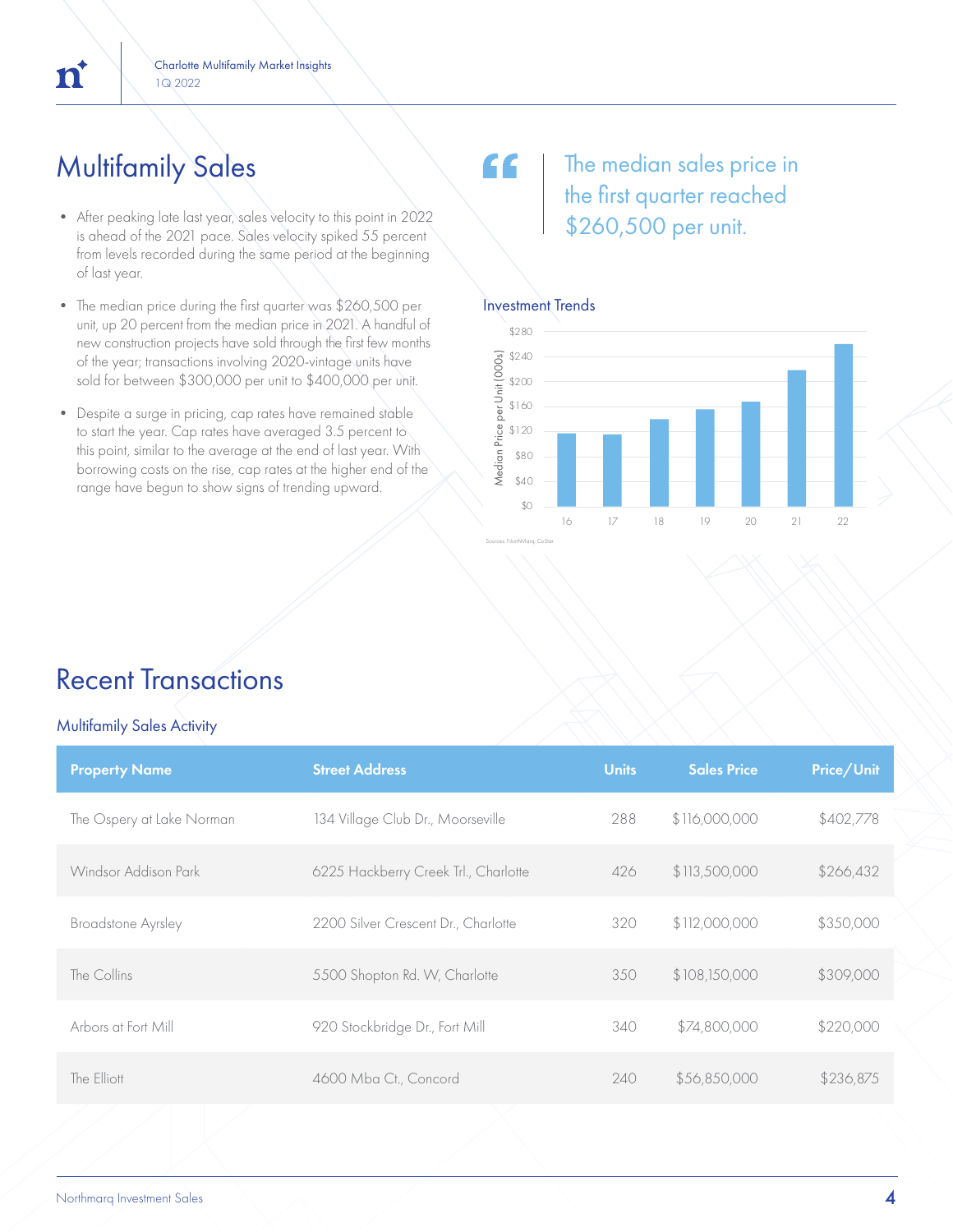## Looking Ahead

Following a year of unprecedented growth, the Charlotte multifamily market is forecast to record continued strength throughout the remainder of this year. The local economy is expected to be one of the driving forces behind property performance, with businesses expanding throughout the market and supporting demand for rental housing. As Charlotte becomes increasingly identified as a high-growth economy, the local multifamily market is transitioning into one that is likely to record faster paces of rent growth than in the past decade. Development of new projects will be elevated and should closely track demand for units, keeping area vacancy near current levels.

Investment capital is expected to continue to flow into Charlotte's multifamily properties through the remainder of 2022. Rising interest rates could result in some uneven activity patterns as buyers and sellers adjust pricing and cap rate expectations as borrowing costs fluctuate. The rising interest rates will likely impact all major markets this year, although markets with the most rapid rent growth should be less affected. Charlotte is one of the markets where the outlook calls for particularly strong rent growth, offsetting some of the impact of rising borrowing costs. During the first quarter, there was an increase in larger transactions, often involving properties that were completed in the past few years. With the pace of deliveries accelerating, similar transactions appear likely in the coming quarters.

#### Employment Forecast **Rent Forecast** Rent Forecast



### **Construction & Permitting Forecast Construction & Permitting Forecast Vacancy Forecast**







'n